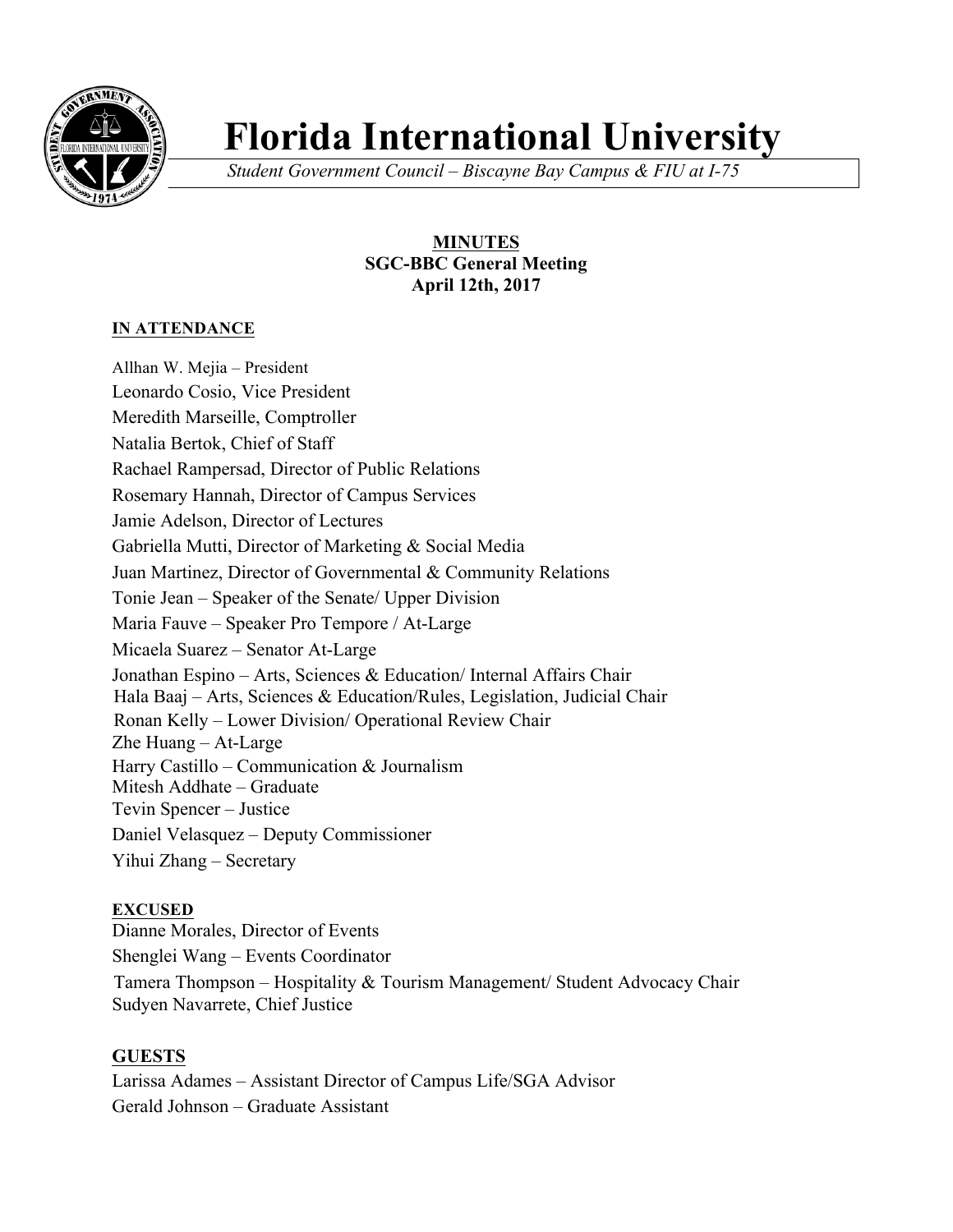## Kerrie Montgomery – Campus Life Director

## **CALL TO ORDER**

The Student Government Association (BBC) held a meeting on Date – Locale **( Room 221)** The meeting was called to order at **3:33 pm**, approximately, by President **Allhan Mejia** who presided over the meeting in its entirety.

#### **PRESIDENT'S REPORT**

- President, Mejia, welcomed all council members to the meeting
- President, Mejia, stated that council members will not need to complete any office hours for this week in case they have any finals, or papers, they would need to focus on.
- President, Mejia, urged the council members to complete the survey SGA Advisor, Ms.Adames, handed out before they leave.
- President, Mejia, informed the council that next week they will need to pick up something from the office. The front desk will be giving the council members their plaques; all council members will be reminded to do so via the group chat.

#### **VICE PRESIDENT'S REPORT**

No report

#### **COMPTROLLER'S REPORT**

- Comptroller, Marseille, stated that she and the President, Allhan Mejia, will meet with different council to see what their goals are for the upcoming year. This week they will meet with SOC, Thursday withe Panther Power, then SPC.
- Comptroller, Marseille, stated that she will get feedback from the Treasurer for the year.

#### **CHIEF OF STAFF REPORT**

- Chief of Staff, Bertok, wished the council members luck on any finals they might have.
- Chief of Staff, Bertok, reminded the council to attend Day on the Bay on Saturday 15, 2017. Director of Events, Morales, will not be present therefore Director of Campus Service, Hannah, will be leading the event.

#### **SENATE SPEAKER REPORT**

• Speaker, Jean, wished the council the best of luck on their finals and stated that for her this meeting is bittersweet.

#### **SPEAKER PRO-TEMPORE REPORT**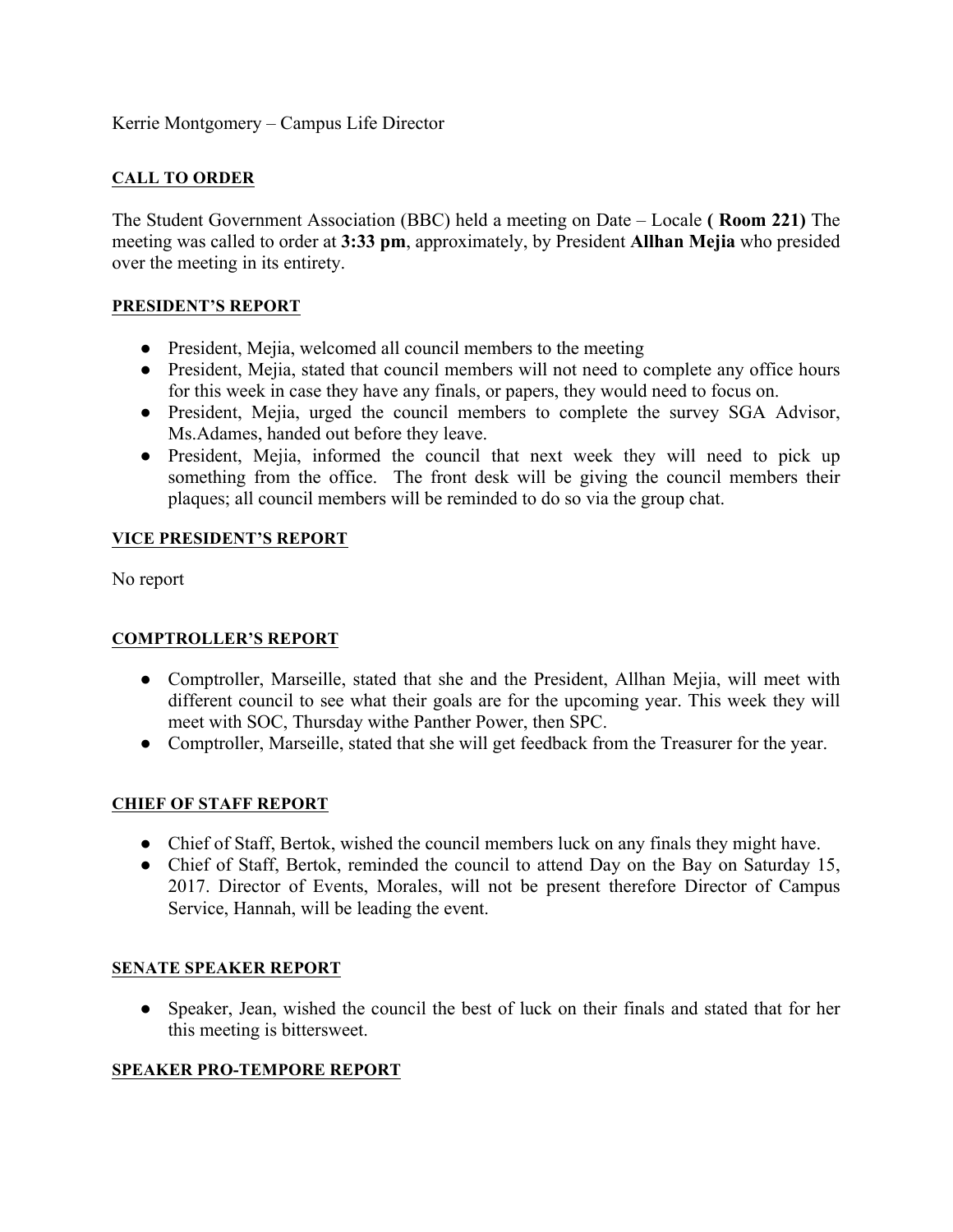## No Report

President Mejia encouraged the council members to attend Day on the Bay, the event will be held from 9:00am to 12:00pm; snacks and lunch will be provided as well.

Speaker Jean, clarified that Day on the Bay is mandatory for the Senate and all senators should be there by 8:30 to help set up as well.

Chief of Staff also clarified that it is a mandatory event for the Cabinet, and that shirts will be provided on site.

President Mejia stated that this event is a very important one. More stations have been added so it should be a fun event.

President Mejia reminded the Council that The BBC Leadership Banquet will be held on Next Tuesday from 6:30pm to 8:30pm. Awards will be given out, from SGA, Panther Power, and Biscayne Bay as well. To all graduating Council members, you might be nominated for an award as well.

Campus Life Director, Kerrie Montgomery stated that the reception will begin at 5:30 pm, the doors will open at 6:00pm but the dinner will start as 6:30pm the latest.

#### **ADVISOR REPORT**

- Ms.Adames stated that starting next Tuesday, Marcy will begin processing the Stipends. The council members who joined in the Spring will have to fill out a packet; however, if you did it during the fall you will not have to do anything
- Ms.Adames stated that Marcy will send out an email to notify everyone and provide more information if you need to fill out the form to receive your stipends.
- Ms.Adames stated that those who had not filled out the form during the fall will have one last chance to do so and receive their stipends.

Graduate Assistant, Gerald Johnson II, stated that a Training session with be held twice, the first on Monday 17, 2017 and the other on Thursday 20, at 11:00am.

Graduate Assistant, Gerald Johnson II, informed the council of the retreat which will be held on October 6, 2017. Council Members were told to reach out to him if they had any ideas concerning it.

Campus Life Director, Kerrie Montgomery congratulated the council on having a good year; and wished them a good summer. She also reminded them of release week and Midnight Breakfast, which will be held earlier than usual.

President Mejia added to not forget to support other departments by attending the various activities throughout release week. Most often then not food is provided and it is a good way to study for finals as well.